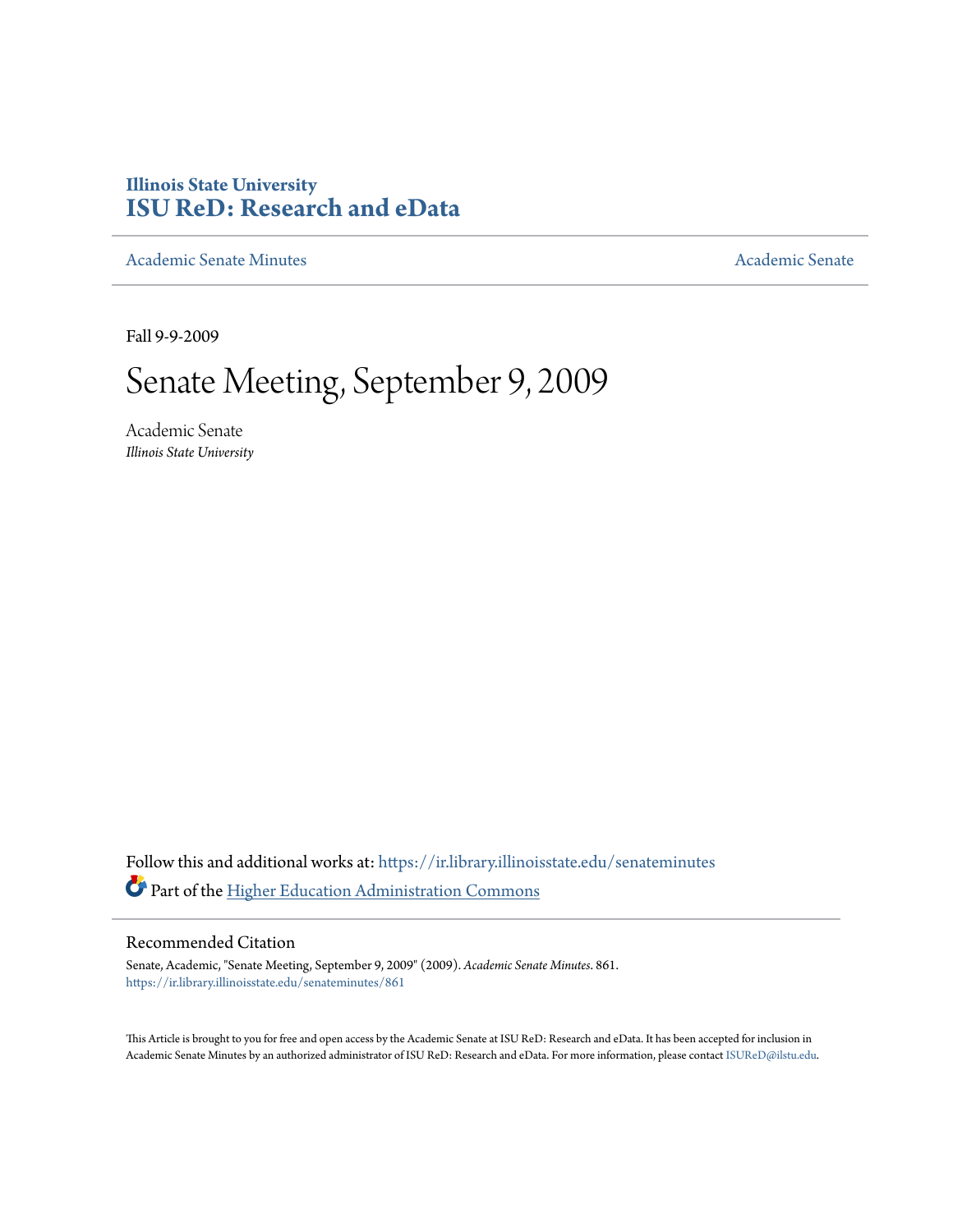# **Academic Senate Minutes Wednesday, September 9, 2009 (Approved)**

## *Call to Order*

Senate Chairperson Dan Holland called the meeting to order.

#### *Roll Call*

Senate Secretary Susan Kalter called the roll and declared a quorum.

#### *Approval of Minutes of August 26, 2009*

**Motion XXXXI-9:** By Senator Thornton, seconded by Senator Fazel, to approve the Academic Senate Minutes of August 26, 2009. The spelling of Senator Cedeño's name was corrected as was Mark Vegter's. The minutes, as amended, were unanimously approved.

*Annuitants Association Presentation (Larry Alferink, Annuitants Association Representative)* **Professor Emeritus Larry Alferink, Annuitants Association Representative**: I am representing the local chapter of the State Universities Annuitants Association. Chris Schwelle, who is President of the ISU Annuitants Association, and I met with Senator Holland this summer. One of the issues we need to address is the not to good budget news. We have seen unprecedented efforts to modify, attack and do whatever they can to the State University Pension System and every other pension system in the state. One of the things that we are concerned about is that all of you who are employed by the university are potentially affected by various changes. Just recently we were notified of a change in the benefit package for retirees. All annuitants, as of October 1, will begin paying for dental insurance. Previously, dental insurance was applied to annuitants without charge. That was applied unilaterally by the Governor. They are looking through the state laws to identify other things that could be done.

Many employees don't understand that they can be members of the Annuitants Association because they may assume they have to be annuitants. In fact, anyone who contributes to SURS can be an annuitant. I invite you if you interested in joining to contact me or Chris Schwelle or go to the ISUAA website to pick up a membership form. Let people in your departments and offices who don't know that they can join, but who are concerned about what is happening, that they can join the association.

The numbers that we have are important with respect to our conversations with state legislators. We have about 1,300 members in the ISU chapter and about 15,000 members statewide. Those numbers carry an impact when you walk into a legislator's office and talk about issues that are important to current employees and annuitants of the university. The more members we have, the better off we all will be.

In attending the State Board meetings this summer, I discovered that there is an advisory board to SURS and each campus that participates in SURS can provide two representatives to the SURS-MAC Board. We provide two members. One of them is to be a staff member and one is to be faculty member. On our campus, the current representatives are Jim Carlson representing staff and John Lust representing faculty. It seems to be, in our discussion this summer, an advantage to having Senate participation in the selection or ratification of the SURS-MAC representatives or at least inviting the SURS-MAC representatives to provide an annual report to the Senate or to the Faculty Caucus, to the AP Council or the Civil Service Council, about things that are happening.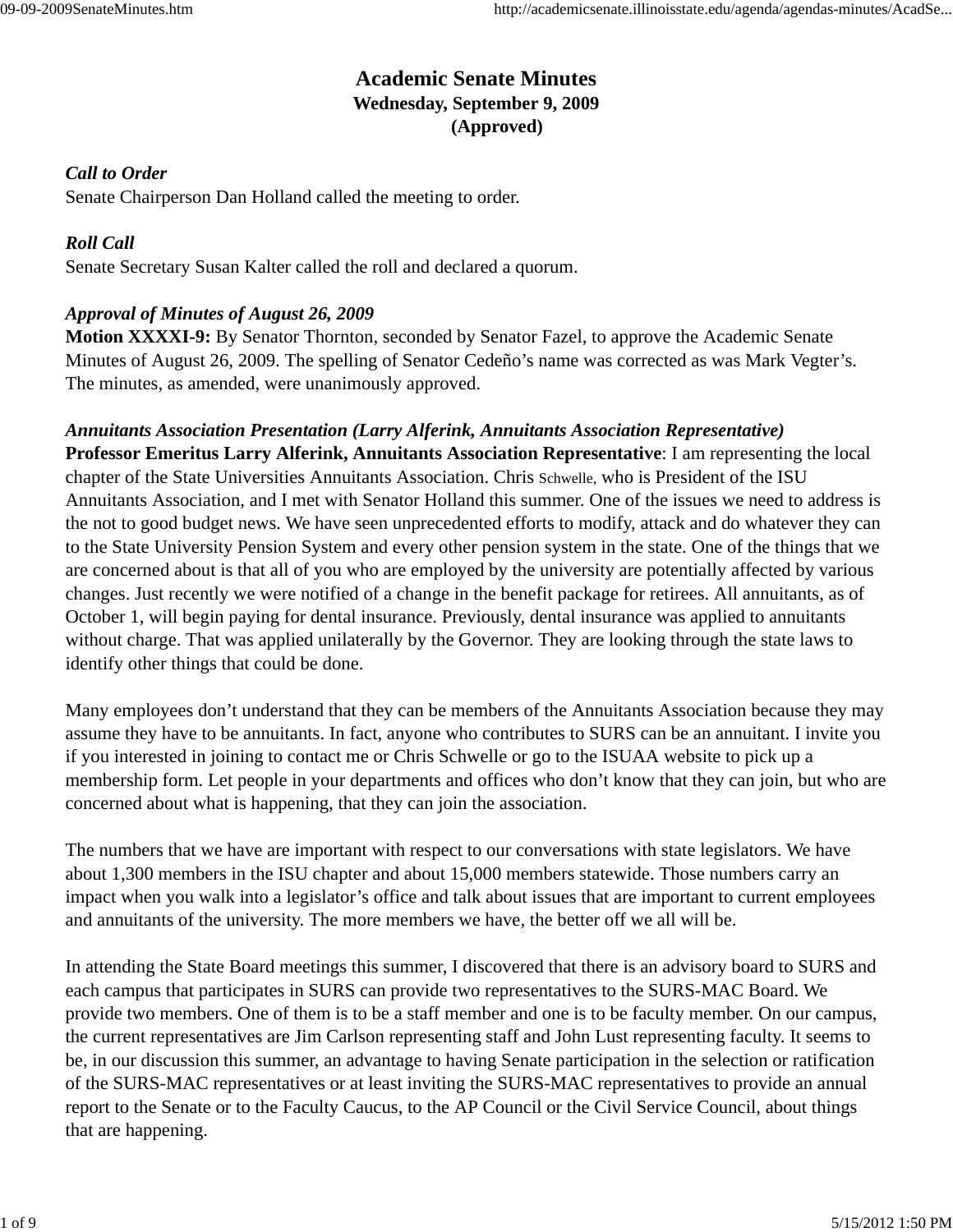The faculty representative from the University of Illinois at Champaign-Urbana happens to be on the Senate on that campus and SURS-MAC prepares a variety of resolutions about issues that are facing the SURS pension systems, annuitants and future annuitants. He brings those resolutions to the Senate on the Urbana campus and they modify them and sometimes enact them. Having those connections between issues that face annuitants and potential annuitants and the Academic Senate strikes me as something worth this body considering. I have asked Senator Holland how those individuals are appointed on campus. I know the request comes to the President's Office and the people we have are excellent people, but I wonder, if they are supposed to represent staff and faculty, if it would be useful to have some process of involvement in that selection process.

**Senator Borg:** You have asked my question. How are these people selected now? I do like your idea of at the very least having a report to the Senate.

**President Bowman:** I can't recall, but at the next Senate meeting, I will bring forward the process that we use and we can have a conversation about any changes we would like to see. I would like the group to be as responsive as possible to the campus.

**Senator Kalter:** One of the things I was concerned about last year was the apparent impression that we get "Cadillac" pensions, particularly on a campus where people make the median income, many people make below it, and not many people make very much above it. I am wondering what the Annuitants Association and the administration is doing to educate the legislature and the public about the realities.

**Professor Alferink**: The average annuitant across the state receives slightly more than \$2,000 a month in a pension, which is not a lot of money. It is the case that there is a group that desperately wants to change the pensions way down from the "Cadillac" version to a "Yugo" version and like to cite the extreme case.

**President Bowman**: The average non-university pension is \$18,000 a year. People who tend to criticize pensions are editorial boards and various pundants, but when you look at the numbers, the pensions are actually quite modest. I hear virtually no criticism of SURS and other state pension plans when we are in Springfield giving testimony. Everyone in Springfield knows that the core problem is that the state hasn't been doing its match and, year in and year out, funds have been diverted. Now they are in a situation where they are playing catch up. Unfortunately, they are playing catch up in a year when they don't have the revenue, so it becomes more of an issue. For the people who are in the system now, including non-retirees, people who are working for the state now, the current annuity is guaranteed by the Constitution and could not change. Dr. Alferink's concern is well founded because the benefits can certainly change. There is a lot of fear that the change in dental insurance is just simply one step toward a major change in health insurance.

**Senator Dawson:** It looks like the effort to fix things isn't going away. Maybe we have our best chance ever, particularly with the House.

**Professor Alferink:** What Senator Dawson is referring to… Many of you may not be aware of this, but if you have paid into social security through other employment, you will get statements every year estimating what your social security benefits will be when you decide to retire. Those statements will not apply to you if you draw a university pension. There are two offset programs that are in effect that substantially reduce those benefits relative to what you would receive based on those statements down to pocket change in many cases. Given that the average pension is \$2,000 and people are not getting much or maybe nothing from Social Security, this is a real problem. I have not heard of any likelihood of that (changes to the offsets) being successful. Those efforts have been around for a long time. We do, as an association, hold periodic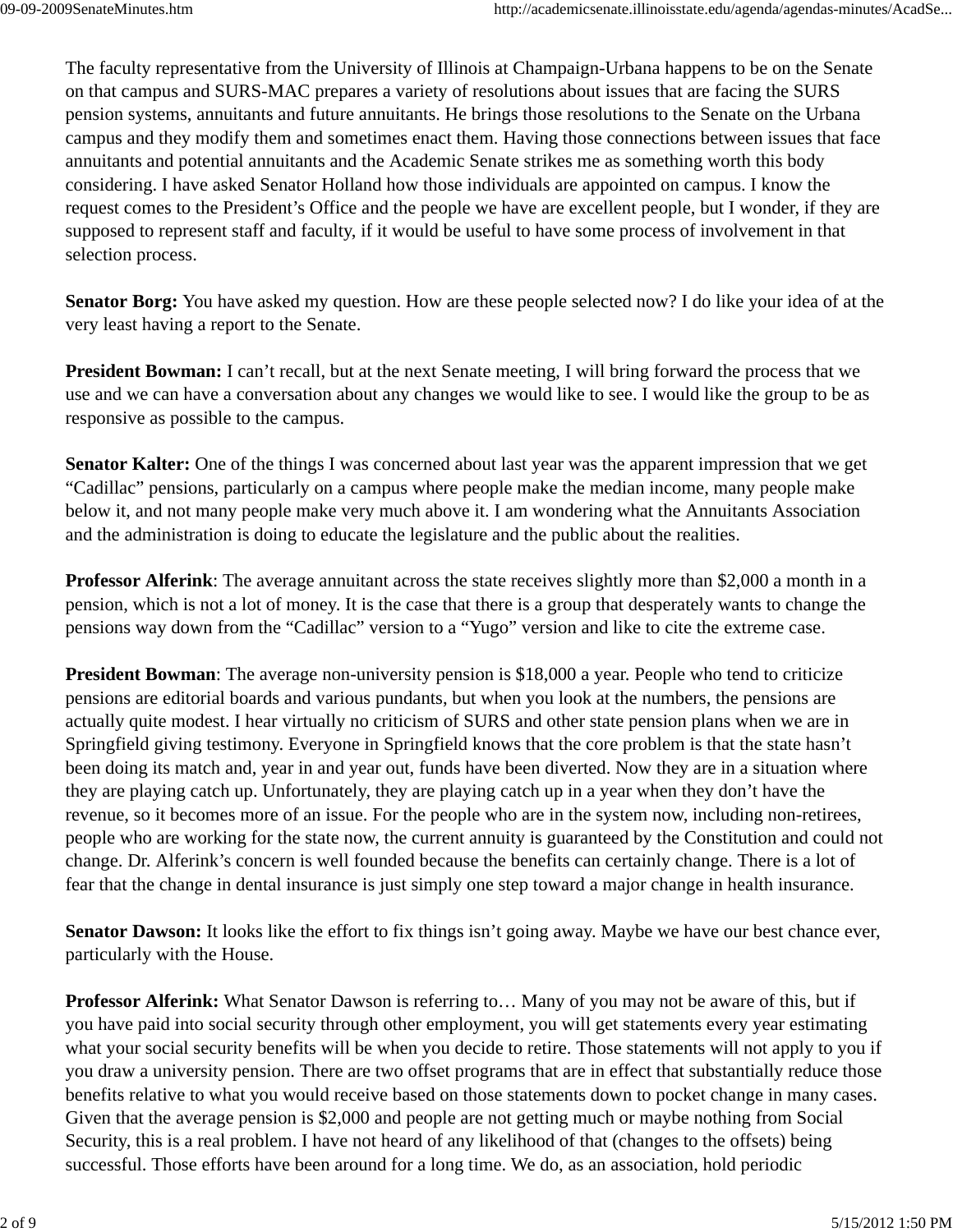workshops where we invite the representatives from the local social security office to talk about social security benefits. We have scheduled such an event on October 27 in this room at noon. Many people that attend are surprised that those offsets exist.

#### *Chairperson's Remarks*

**Senator Holland:** There is a good bit of work going on on the campus about bringing alcohol awareness particularly to the students. There was a very good meeting last night. I heard a report on it this morning from the Alcohol Awareness Task Force. Over 300 students showed up so congratulations to everyone involved in that.

#### *Student Body President's Remarks*

**Senator Spialek:** I want to thank any faculty member that spoke in their classes about the Students On Patrol informational meeting. We had 20 more students attend, so we are keeping that program alive right now. The main part of my report focuses on the Monetary Award Program Grant and what Student Government is doing for that. We started a petition drive two weeks ago. So far, we have collected 1,876 signatures. Those signatures were not online; we made face-to-face contact with all of those students. It is a good start. We are over half way to our minimum goal, which is 3,600 because there are 3,600 students who receive the grant. Once we hit our minimum goal, we are going to set a new one before we plan to go down to Springfield on October 15. That is our ideal date to go down there. Next Wednesday at our Student Government meeting, we hope to pass a formal resolution encouraging the Student Government to go to Springfield. The schools that are supportive of this and who would like to attend the lobby day with us are Southern at Carbondale and Edwardsville and Western. An email is going out tonight to the student body and it mentions that we have a petition going around and that you can download a letter from our website to send to your legislator. We are asking for compelling stories from students that are personally affected by the MAP Grant because we want to be able to put a face on the students that are affected by this. If you would like a member of Student Government to speak to your class, speak with me after the meeting. We can guarantee you a Student Government member to speak about it and to pass around a petition.

**Senator Briggs:** Will there be a petition in the Student Government Office? Can we send our students there?

**Senator Spialek:** Yes, we also have petitions there.

**Senator Stewart:** Can only students sign this petition? Can faculty sign it?

**Senator Spialek:** We wish that faculty could sign it, but it says that you are a student that would like to see the MAP Grant funded.

**Senator Holland:** Are there any other locations where you will have petitions that students can sign?

**Senator Mackey:** In the UPB Office.

**Senator Marquis:** They are also available in the Dean of Students Office.

#### *Administrators' Remarks*

#### · *President Al Bowman*

**President Bowman:** The state has begun to work through some of its backlog of unpaid bills and we were on the list to be paid. We have been paid almost two-thirds of the amount that we were owed as of June  $30<sup>th</sup>$ . The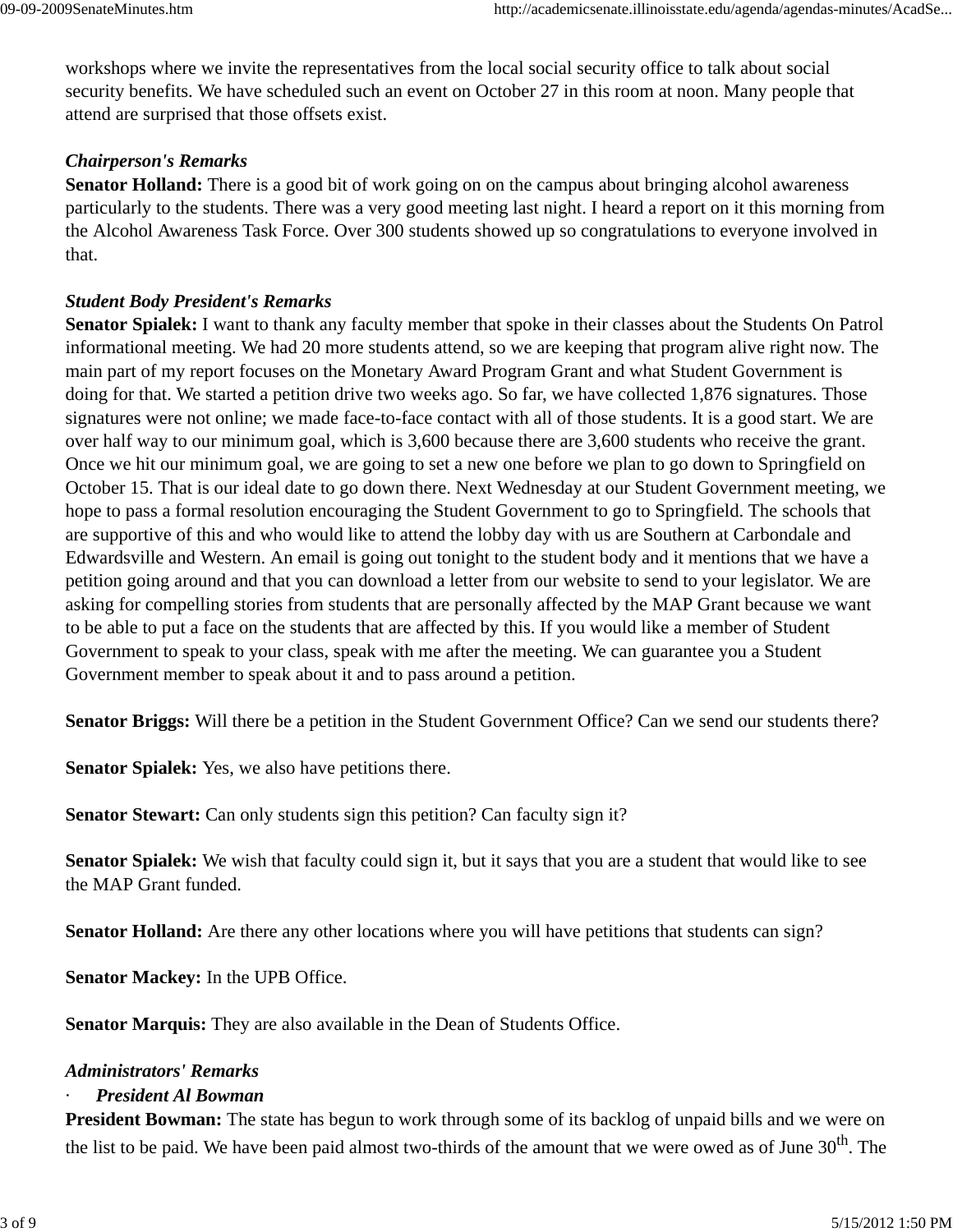state still owes us a couple more million dollars on the last fiscal year. We have never waited this long to be paid for the previous fiscal year's reimbursements. Clearly, the state has every intention of making good on those obligations. The expectation for the future is that their unpaid backlog will grow to \$4 billion by November. Needless to say, we are not being paid for this year's reimbursements yet.

On the capital side, they will release a small number of projects, less than \$100 million, fairly soon. That is just a drop in the bucket out of \$31 billion worth of projects. The projects that they will release in higher ed are just those where the design work has been done, so it will be awhile before they work their way down to Fine Arts. We are optimistic, though, that we can move the Fine Arts project along once the revenue streams begin to kick in from the various taxes that will fund the capital program.

I want to thank all of the students for getting involved in trying to convince the Governor to address the shortfall in MAP funding. It affects over 3,000 ISU students. Those students received about \$12.5 million last year. It is clear that all of the attention this is getting has been noticed by the Governor. He was on a Chicago television station on Monday talking about the MAP program. He knew what the shortfall was. He knew how many students were affected. It was clear that it is on his radar screen. He has met with some of the presidents. Not only his staff, but various members of the General Assembly, are beginning to receive the letters that many of you are writing. If you are not a student, there is certainly no reason why you, too, couldn't write a letter to your member of the General Assembly. For our area, that is Senator Brady and Representative Dan Brady. They both would be happy to receive letters. There are over 2,000 MAP recipients that are located in this district, so it definitely has an affect on our local members of the General Assembly.

At least right now, the Governor's solution is to raise taxes on cigarettes by a dollar. That would make a pack of cigarettes in the Chicago area just under \$10. The Illinois Cigarette Tax out of that \$10 is 98 cents. The Governor's defense was that the state tax in Wisconsin on cigarettes is \$2.52 a pack. It would actually be enough to completely cover the MAP shortfall, plus an extra \$100 million. It is hard to know at this point where this is going to go. The Governor does have a large pool of discretionary funds that could be used, but this unfortunately, may become part of a political process. The university in terms of responding to this and budget strategy is thinking very carefully and looking closely at all of the students who are affected, at each individual case and what their needs are. We certainly are in a position to alleviate at least some of the shortfall.

Private fundraising is another bright spot. I mentioned this at the last Senate meeting. It continues to move forward in a strong fashion. We just received another six figure gift this week. Dan Layzell, our new Vice President for Finance and Planning, was on campus today. We are interviewing candidates for the Human Resources Director position and Dan has been involved in that. He starts on September 15. The search committee for the Milner Library Dean is moving forward. That group has already had its first meeting. The committee has reviewed with the search firm the process and talked a little about the characteristics for a new dean. The ad will be in the *Chronicle of Higher Education* on September 18 and the search firm has already received a number of nominations from around the country.

**Senator McGinty:** When you say that the school is in a position to alleviate some of the MAP funding, does that mean that if it doesn't end up being funded at all in the spring semester that the school, itself, would help those students financially?

**President Bowman:** Absolutely. The amount we can cover depends on what happens to our budget this year, but we have been extremely conservative with obligations that we have taken on this year so that we can do as much as we can. I don't believe that it will be zero funded, but I do think it will be used as a political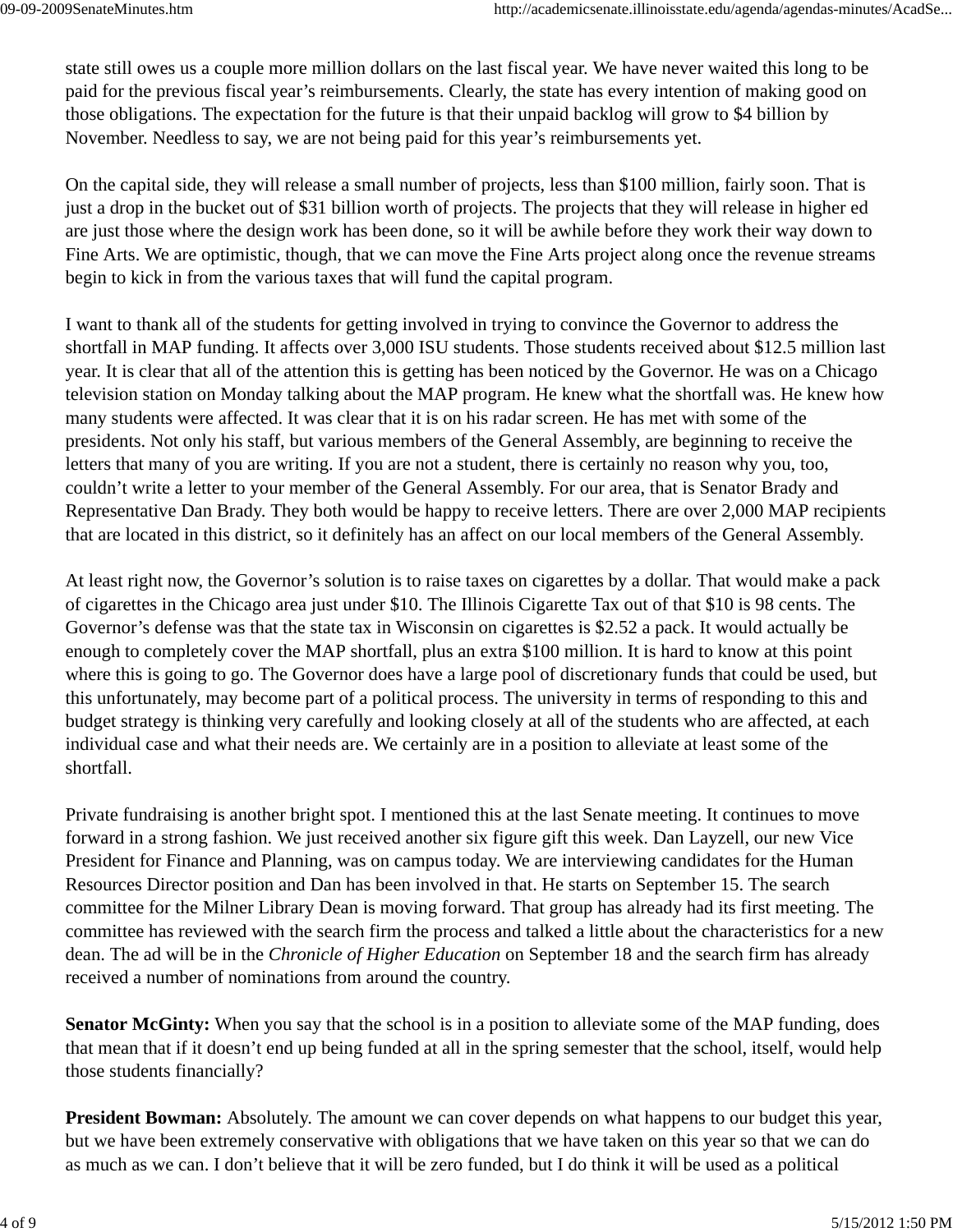football for a long time, so it's possible that students won't know what their state portion would be until early in the spring.

#### · *Provost Sheri Everts – Absent*

#### · *Vice President of Student Affairs Steve Adams*

**Vice President Adams:** Last night's Alcohol Awareness Forum was held in the ballroom with a crowd of over 300 students. Senator Spialek was the master of ceremonies and did an excellent job. We hope that the outcome will be to learn more about the consequences of alcohol abuse. We continue to monitor the campus situation concerning H1N1 on a daily basis. As of yesterday, approximately 35 students have come to Student Health Services and presented with flu-like symptoms. They are not being tested, but there is the likelihood that the flu going around the country right now is the H1N1 flu. The cases that we have seen have been mild to moderate and have not caused any significant problems.

**Senator Carnahan:** Why are people not being tested?

**Vice President Adams:** The testing is very expensive and it takes at least two days to find out if it is the swine flu.

**Senator Carnahan:** So it is the norm not to test?

**Vice President Adams:** Correct.

**Senator Borg:** I have noticed the appearance of the hand sanitizers around campus, although by Friday, the one in our building was empty. What is the process of keeping those filled?

**Vice President Ashby:** It is part of the work of the building service workers. They don't know how often they need to be filled. They have a routine, but if it is getting used faster, then let us know.

**Senator Borg:** I think that that ought to be looked into.

**Vice President Adams:** The seasonal flu vaccination will be available next week from what we understand. It will be available at a number of locations around campus. It includes students, faculty and staff at no charge. Faculty should probably go to Student Health Services. For students, we will be going to the residence halls and to some of the dining centers.

We are now turning our attention to Watterson Commons Dining Center for renovation. We are in phase two of six phases of this project. It began last summer, so we should see the dining center completed by the end of 2010. Then we move on to Watterson Towers. The exterior component begins in March of 2010 and the interior component will begin in May of 2010. It is impossible to close down that residence hall so it will be phased in to a 2013 completion.

**Senator Kalter:** I noticed that Walgreens had come out with a seasonal flu shot early. I called Carle Clinic to find out when I could get it for free instead of the \$25 Walgreens is charging. They said not until mid October because apparently the flu shot does not last for more than about six months. If you get it too early, it might not last all the way through the flu season. Can you find out about that on your end?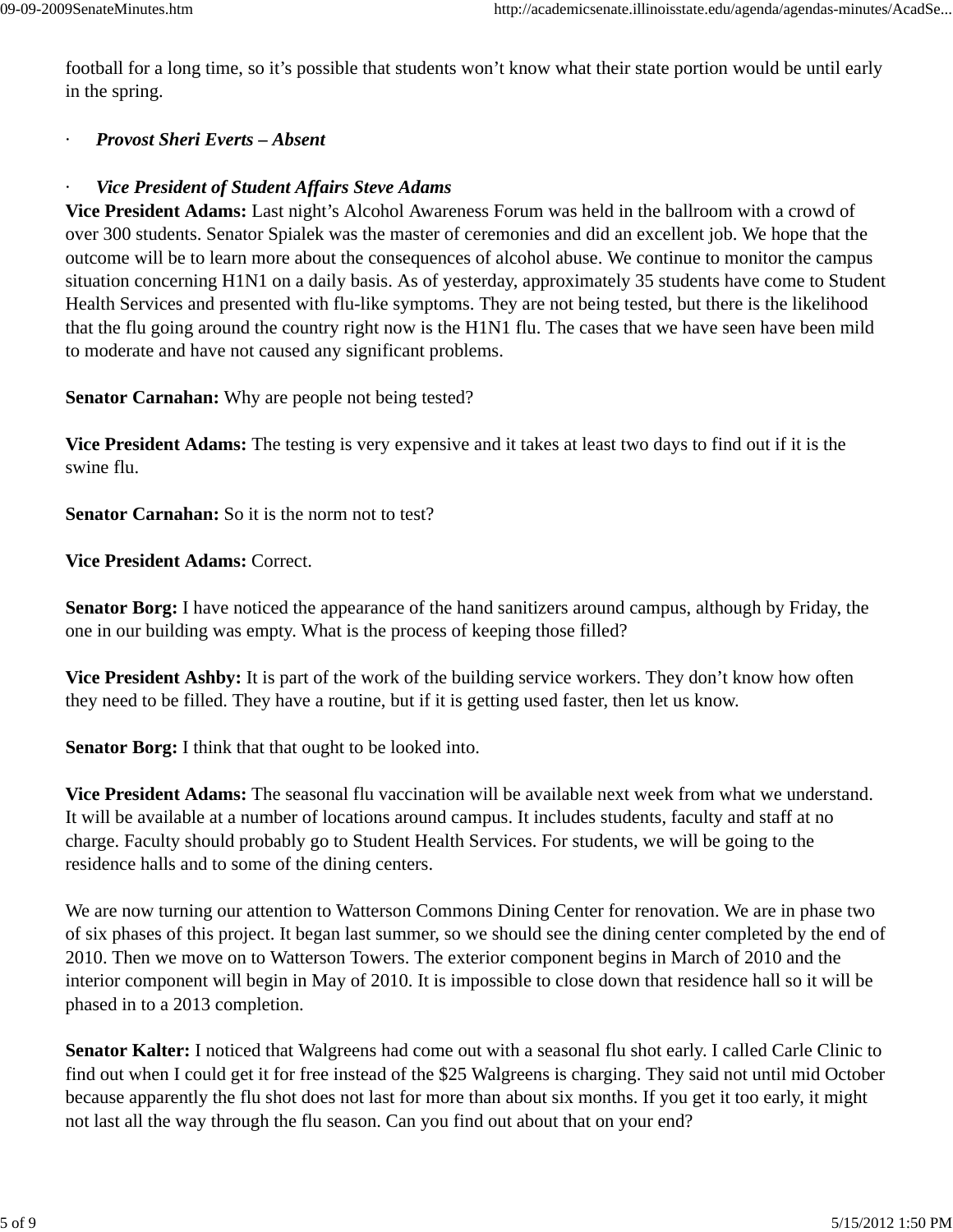**Vice President Adams:** I will do that and send it to Chairperson Holland.

**President Bowman:** I would encourage faculty and staff to use their own medical provider for the H1N1 shot primarily because it is quite possible it will be in short supply. Any supply that comes to the institution would have to go first to those who are most at risk. That would be people who are between 18 and 24. People over the age of 50 are in a low risk group and would not be at the head of the line.

## · *Vice President of Finance and Planning Dianne Ashby*

**Vice President Ashby:** The state owes us a remaining \$4.2 million for FY09. We do have signals that tell us that we are likely to receive that by the end of the month. We have not received anything for FY10 yet. Our bigger concern is FY11. Five million dollars of our FY10 appropriation is federal stimulus money. It would be nice if the state would find a revenue stream that would ensure that we would be held even next year. If not, FY11 could be a bigger challenge.

For Turner renovation, we are doing asbestos abatement in two phases. The first phase is finished. That is everything on the first floor south of the main east-west corridor and we have begun abatement on the first floor west of the main north-south corridor. The student fitness building is going along very well. The building should be enclosed in plenty of time for winter so the contractors can work inside the facility.

Water coolers are going to be installed by the end of the week in Stevenson. We are trying to figure out the best places for those. We are trying to figure out the best way to maintain those to make sure that they remain full and tended to. The west curtain wall has been completed by East Moline Glass, our contractor who is doing window work. They are completing some trim work this week. Demolition of the south curtain wall began on September 8<sup>th</sup>. That small south entrance has been blocked. I do think this afternoon we worked out a way for a series of steps to be opened from the south garage and into the south side of Stevenson, but we do have to close that entrance while that south side is being worked on. There is just not enough room to get people in and out and keep people safe.

We are also working on what's called the punch-out windows on the first and third floors. The first and third floors are completed. The second floor is a little more of a challenge because of the number of classrooms on the second floor. All that work is being done on three consecutive Saturdays. The fourth floor windows began last week. The general contractors are working on the returns to the windows. I also understand that there were four offices on the third floor that weren't painted the first time around. I learned today that those will get painted before faculty are moved back in. The hardware installation on the ADA doors will be in by Friday. The first and second floor bathrooms are roughed in and ready for tile. The tile has been shipped and we are awaiting its arrival. The third floor restrooms have plumbing roughed in completed and the walls are framed and ready for drywall.

**Senator Kalter:** Thank you for your responsiveness over the last two weeks in getting the water and responding to other issues that people have brought up. Did you say that the federal stimulus was \$5 million?

**Vice President Ashby:** It's about \$5 million.

**Senator Kalter:** How has that been worked into this budget?

**Vice President Ashby:** The state pays us approximately \$85 million. The \$85 million would have been our held harmless. They held us harmless by shorting us \$5 million in state money and backfilling that with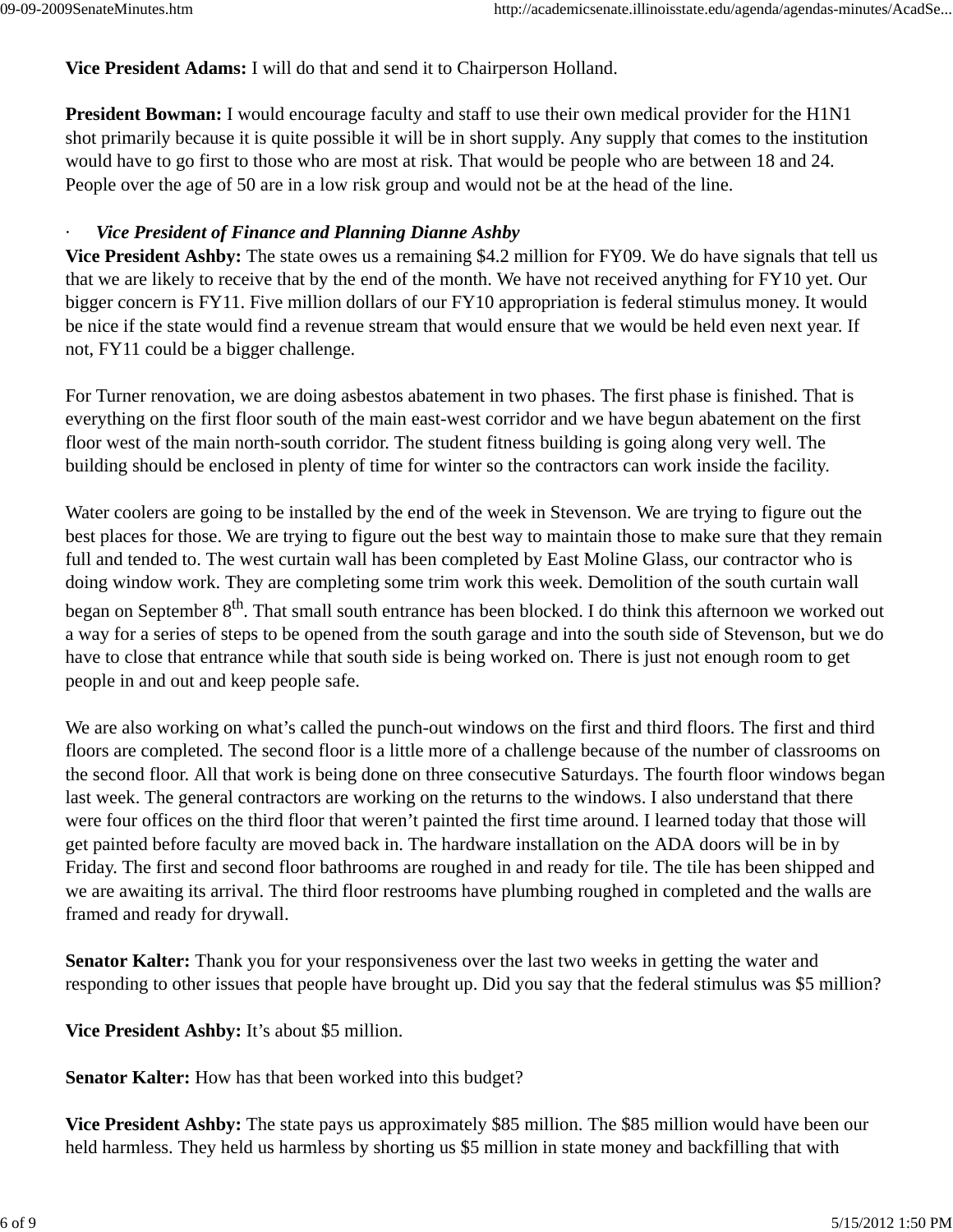stimulus money.

#### *Committee Reports:*

#### *Academic Affairs Committee:*

**Chairperson Gudding:** We assessed our issues pending and prioritized our agenda. We generated five action items. We will know by tomorrow who our Academic Planning Committee member will be. First on our agenda next week will be a report back from Senators Spialek and Carnahan about forming an SGA committee to assess textbook affordability issues and strategic ways forward.

## *Administrative Affairs and Budget Committee:*

**Chairperson Kalter:** We went over the agenda for the committee and talked about our scheduling. Routinely, we meet with Facilities Planning to discuss our budget and then after that the operating budget going into the Board of Trustees meeting.

## *Faculty Affairs Committee:*

**Chairperson Liechty:** We prioritized five agenda items. We also spent some time talking about the Information Item, the University Professor Designation.

## *Planning and Finance Committee:*

**Chairperson Fazel:** We discussed the committee's charges. We also discussed the status of our recommendations of last year.

# *Rules Committee:*

**Chairperson Solberg:** Senator Mackey agreed to be our secretary. We went over the pending issues that we will be addressing and set up a timeline for those.

## *Information Item:*

## *08.13.09.01 University Professor Designation Proposal (Executive Committee)*

**Senator Holland:** We have a proposal for a University Professor Designation. This is being brought to you from the Executive Committee. This is a proposal to create a new honorary title. It is not at the Distinguished Professor level, but it will aid us in recruitment for very highly qualified people we would like to bring in at the full professor level. For the Distinguished Professor Designation, you have to be at the university a certain number of years. You have to be selected by the other distinguished professors. So this would be a recruitment tool to bring in very highly qualified people. It could also be used to reward people who have been here a long time and done very good work, but are not potentially distinguished professors.

Senator Borg: Why didn't this go through the committee process?

**Senator Holland:** It was requested to bring it here via the Executive Committee with the hope that we could announce it during the State of the University Address.

**Senator Liechty:** Our committee was asked to look at this a little bit today and our sense of the committee is that we are very much in favor of this. We think that it is a very good idea. We would underscore a couple of things—that there would be checks and balances in the selection process. That is one thing that we would really like to make sure happens. It says in our handout that the Provost shall develop a uniform policy for nomination and documentation and we would like to see the Senate in some way review that policy. As it's being put together, we would like to see Senate review and possibly even Senate input. The third thing we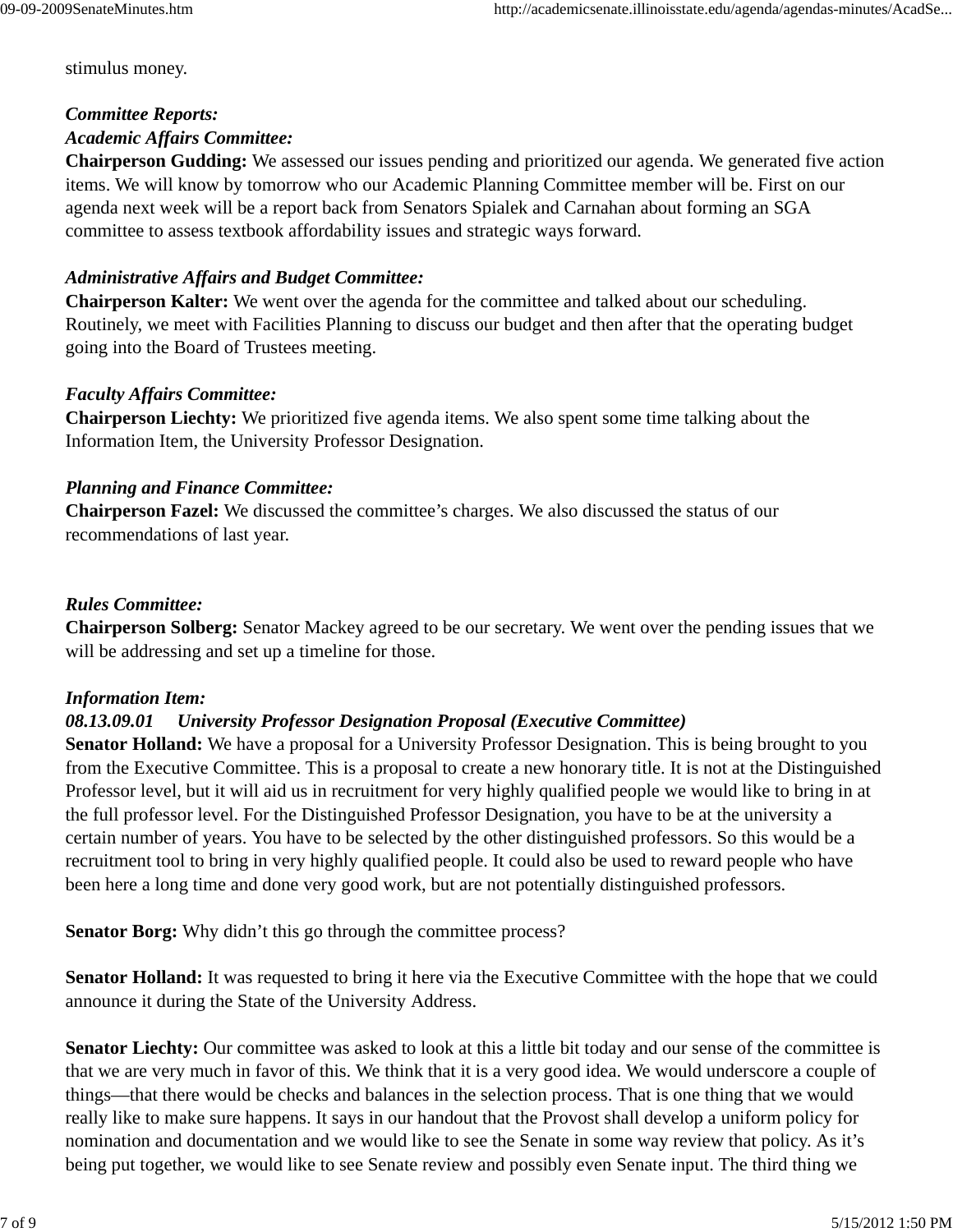would like to make known is that we would request President Bowman to explore ways of beefing up the actual award. There is a \$1,000 one-time award.

**President Bowman**: Yes, \$1,000 really doesn't do it.

**Senator Kalter:** You mentioned checks and balances. Where is the checks and balance paragraph?

**Senator Liechty:** That was not specifically in reaction to the document, itself, but we just want to make sure that this is a university designation.

**Senator Kalter:** So that it goes through a shared governance process?

**Senator Liechty:** Yes.

**Senator Holland:** If we want to be able to have this announced during the State of the University Address, we would need to take this to an Action Item this evening.

**Senator Borg:** I would not be in favor of that until the wording can be crafted that would ensure the Faculty Affairs Committee input. I would suggest that it could be announced that it is in process, but I would be a little reluctant to just assume that these things would be taken care of editorially.

**Motion XXXXI-10:** By Senator Hochhauser, seconded by Senator Owens, to move the item to action.

**Senator Brown:** I would like to concur with Senator Borg's comments. It seems to be a very interesting and wonderful thing to pursue and I am very much in favor of it, but at the same time I think the language of it would take a little bit more time to craft.

**Senator Fazel:** Is there the possibility to approve this in concept and then work on the details?

**Senator Borg:** I believe that the Senate could craft a Sense of the Senate Resolution endorsing the principle pending acceptance of this as a policy recommendation. If we defeat the motion to move it to action, then someone could make a Sense of the Senate Resolution that we could endorse saying that we are in favor of the notion and that we look forward to the creation of such a policy in the near future.

**Senator Fazel:** And that would be acceptable to President Bowman?

**President Bowman:** Absolutely. There was never any intention of developing a nomination process and specific criteria without Senate input, but it seemed reasonable to have the Senate endorse the concept first before doing all of that legwork.

**Senator Kalter:** I would like to speak in favor of what Dr. Borg and Dr. Brown have said. I regret that I did not say this on the Executive Committee when it came forward, but I do think that it's better to go through the normal committee process. People are on board with this, but would like to have this worked out, so I would urge you to not send it to action and then move to a Sense of the Senate Resolution.

#### **The motion to move the item to action was not approved.**

**Senator Holland:** We will not move this to action, but send it to the Faculty Affairs Committee.